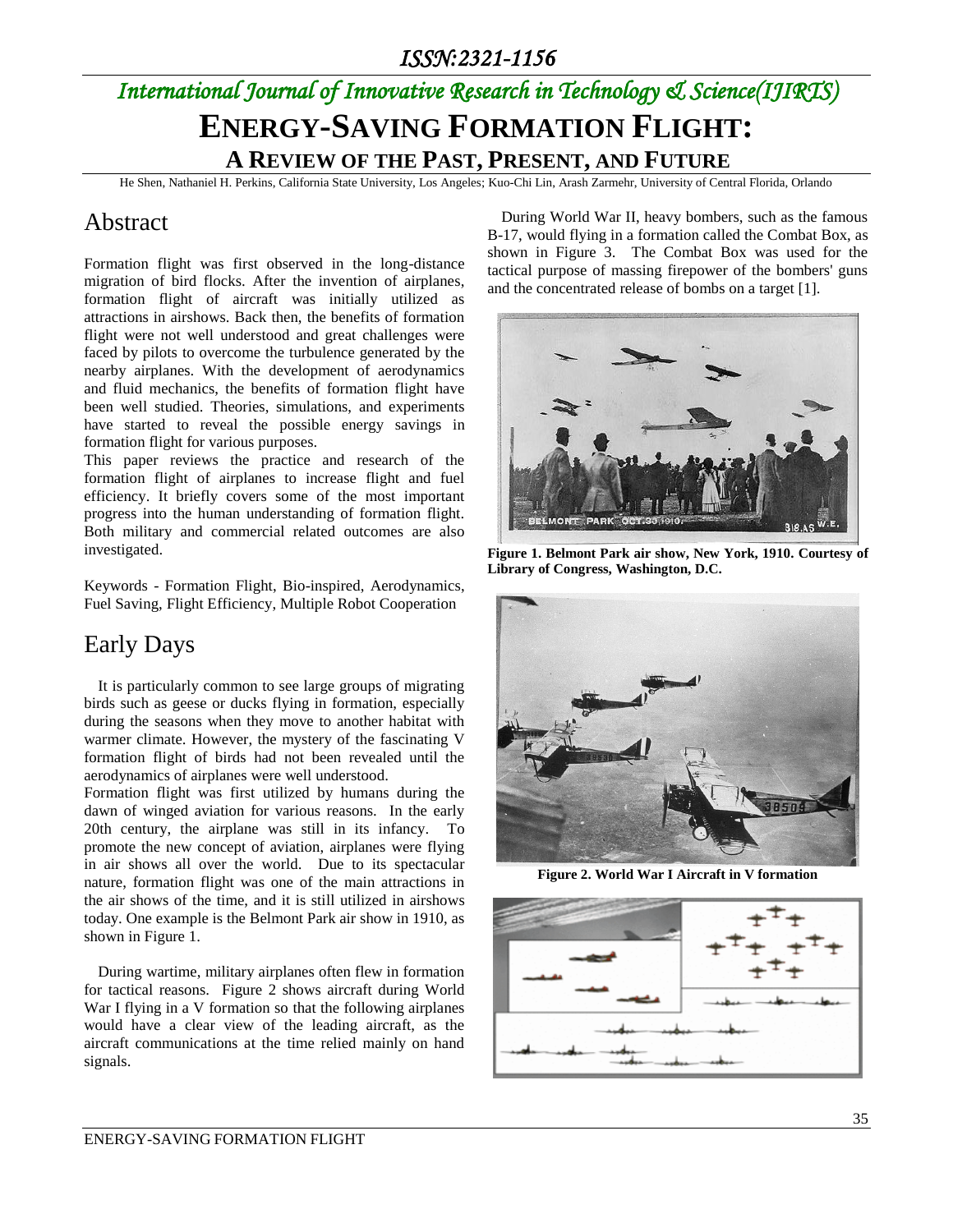#### *ISSN:2321-1156*

### *International Journal of Innovative Research in Technology & Science(IJIRTS)*

**Figure 3. World War II Combat Box consisting of a squadron of twelve B-17 bombers.**

#### Theory Development

In the middle of the 20th century, due to the advent of the jet engine with particularly high fuel consumption, the focus started to shift to using formation flight to increase the range of airplanes [2, 3]. The basic idea was inspired by migratory birds flying in V formation as previously mentioned [3, 4].

In 1952, White [2] suggested that the field of flow about an airplane wing creates an upward induced velocity in a certain region that can partially support another airplane following it.

In 1970, Speer, et al, [5, 6] studied the stability of formation flight in a dynamic environment.

In 1977, Maskew [7] applied the quadrilateral vortexlattice method to calculate the force and moment data for use in estimating potential benefits of flying aircraft in formation. The two formations investigated were echelon and double row formations, as shown in Figure 4.



Since the turn of the 21st century, many researchers have studied the aerodynamics of formation flight. Their approaches include computational fluid dynamics (CFD) [8, 9], experimental work [10, 11], or the combination of simulation and experiments [12, 13].

The theory explaining the benefit of a trailing airplane flying in the vortex of the leading airplane has become well established. The leading airplane leaves behind regions of downwash inboard and upwash outboard of its wings [14], as shown in Figure 5. The trailing airplane that flies through the upwash can have its induced drag reduced. The research also extended from two airplane analysis to multiple

airplanes [15]. Different three-airplane formations are shown in Figure 6 [16].



**Figure 5. Wake downwash/upwash from a leading aircraft [14]**



**Figure 6. Three-airplane formations [16]**

In 2010, Ning, et al, suggested an extended formation, extending the stream wise spacing between airplanes to at least ten spans or more which allows a safe separation distances between each airplane, while still benefiting from the upwash of the wingtip vortices of the leading aircraft [16-18].

#### Military Test Flights

In 2002, NASA Dryden's Autonomous Formation Flight (AFF) Project used a pair of F/A-18 research airplanes to perform a formation flight [19-22], as shown in Figure 6. The goal of this project was to demonstrate that the airflow from the wingtips of an airplane can help another airplane flying behind the leading aircraft.

Various positions of the trailing airplane in relation to the leader were tested to compare drag coefficients and fuel flows, among other parameters, as shown in Figure 7. The results showed that at an optimal position, a drag coefficient reduction of over 20% and maximum reductions in fuel flow of over 18% were achieved for the trailing airplane [22]. The leading airplane did not experimentally show any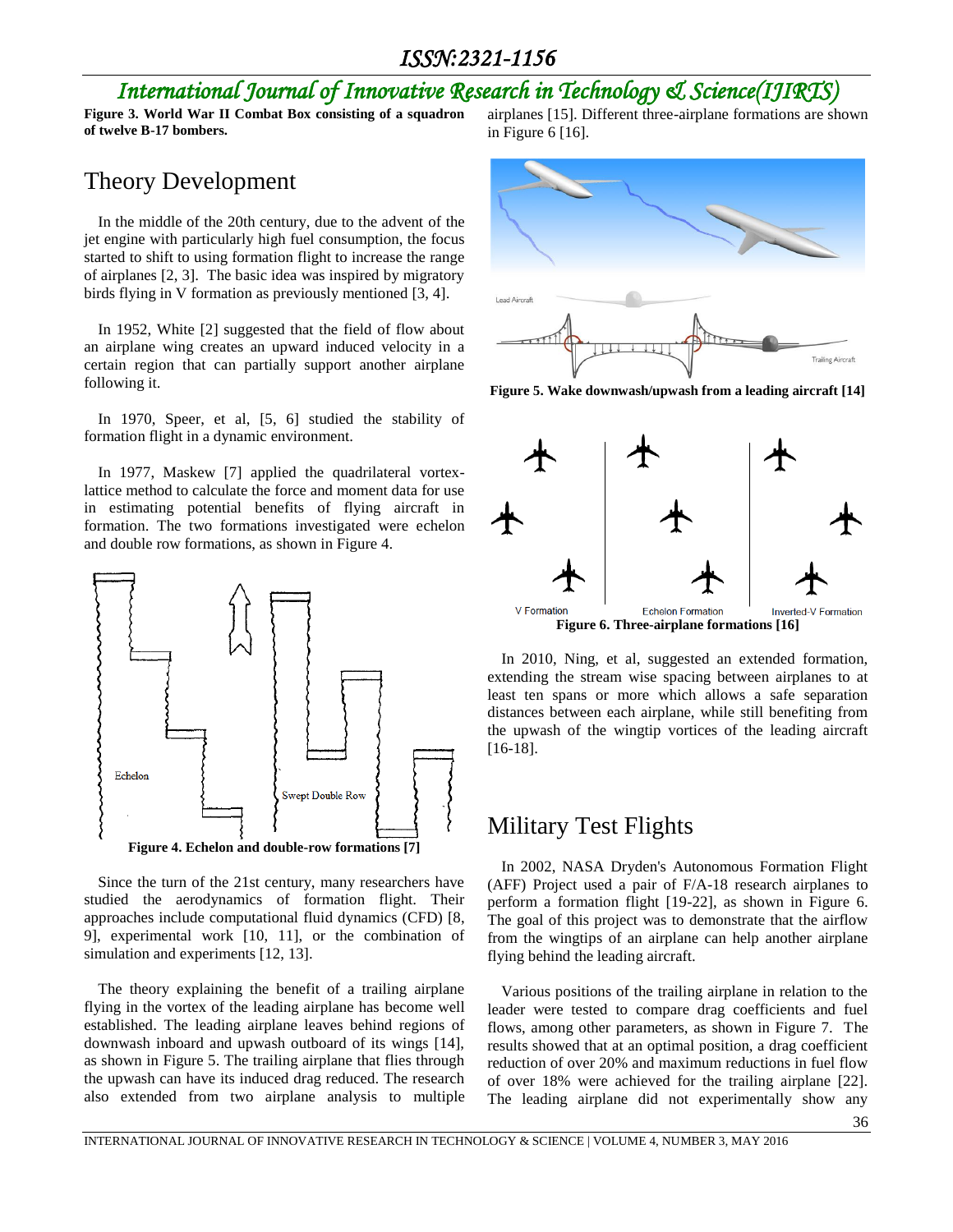### *International Journal of Innovative Research in Technology & Science*

beneficial reduction in drag or fuel flow, despite the fact that some theory predicts the trailing airplane can influence the performance of the lead airplane [22].



**Figure 6. Autonomous Formation Flight (AFF)**



**Figure 7. Lateral positions [21]**

The Air Force Research Laboratory's (AFRL) Surfing Aircraft Vortices for Energy (\$AVE) project aims to demonstrate that formation flight with C-17s enable the aircraft to fly inside the lead aircraft's vortex for long distances using autopilot and auto-throttle [23]. There have been several flight tests.

In 2010 [24], under DARPA's Formation Flight for Aerodynamic Benefit program, the C-17 Globemaster III Squadron concluded several flight tests to evaluate modifications made to the formation flight system.

Pahle briefed the preliminary results in 2012 [25]. The two-airplane formation geometry is shown in Figure 8, and the test points are shown in Figure 9. The maximum average fuel flow reduction was approximately 7-8%. More detailed results can be found in reference [26].

More flight tests were conducted in September and October of 2012 at Edwards AFB with the trailing aircraft 4,000ft or more behind the lead aircraft. Data showed that the trailing aircraft could reduce its fuel consumption up to 10% by flying in the wingtip vortex of the lead aircraft [23].

During another test flight in 2013, two C-17s took off from Edwards Air Force Base in California, heading to Hawaii. In the two-airplane formation, the trailing C-17 was flown in various position 2000 to 6000 feet behind the lead airplane [27] in places where the vortices were fully formed and pushing air upward, unlike the close-formation F/A-18 flight flown a decade before. The trip to Hawaii reduced

fuel by 6%. On the return trip, this formation flying offered a 10% fuel reduction.

Blake, et al, also summarized the C-17 test flights in a 2015 paper [28].



#### Commercial Flights

A group of researchers at Stanford University, led by Professor Ilan Kroos, have suggested route-optimized formation flights for commercial companies. In 2009, a hypothetical case study was published that examined the use of formation flight on five FedEx flights from the Pacific Northwest and Midwest to Memphis, TN [29]. One example is shown in Figure 10. Five airplanes departed from different cities then rendezvoused and formed two groups, a three-airplane and two-airplane formation, and then continued flying in formation until they arrived at their destination. The study concluded that with a tip-to-tip overlap of about 10% of the wingspan the overall fuel savings were about 11.5% if the schedule is unchanged. This translates to saving approximately 700,000 gallons of fuel per year with this route with this set of five flights.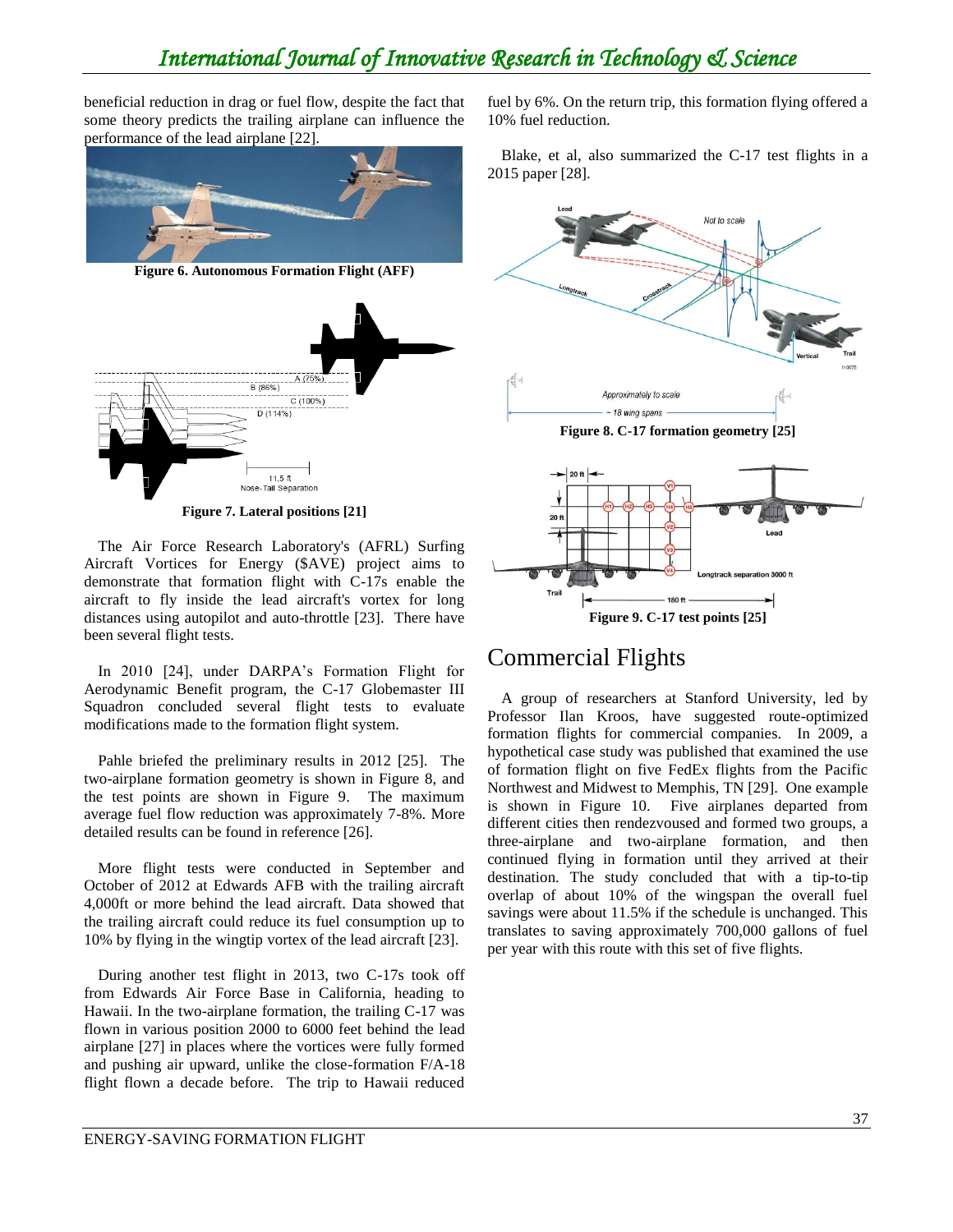## *International Journal of Innovative Research in Technology & Science(IJIRTS)*



In 2014, Xu, et al, from the Stanford group, also published a case study on a South African Airlines (SAA) route optimization [30]. Figure 11 shows the optimal direct operating cost (DOC) routes. A 31-flight South African Airlines long-haul schedule can reduce fuel consumption by over 5.8%, or reduce direct operating cost by 2.0% using formation flight. In the same paper, a collaborative multiairline implementation was also studied, as shown in Figure 12.



**Figure 11. SAA optimal DOC routes [30]**



**Figure 12. Star Alliance optimal DOC routes [30]**

Star Alliance transatlantic flights optimal DOC routes, shown in Figure 12, include 150 airplanes. The minimum DOC network reduces fuel consumption and cost by 6.9% and 2.6%, respectively, as contrasted against the minimum cost solo-airplane flight network.

Airbus launched the inaugural Fly Your Ideas challenge in 2009. The Stanford University students' research discussed in the last section was in the proposal that reached the finals of the challenge [31]. Airbus since has been looking into cooperative flight scheduling and conducting research into aircraft stability and control.

In 2014, five Airbus A350 XWB airplanes took part in formation test flights. Videos are available on-line [32] and the formation is shown in Figure 13. On the Airbus website [33] it explains that "high-frequency routes would also allow aircraft to benefit from flying in formation like birds during cruise, bringing efficiency improvements due to drag reduction and lower energy use."



**Figure 13. Airbus A350 XWB formation flight [32]**

Richard Deakin, the former Chief Executive Officer of National Air Traffic Services, predicts that in the future airlines might fly their aircraft in formation like flocks of birds [34].

#### Future

Although much progress has been made toward understanding the benefits present in formation flight, there are many concerns that must be addressed before formation flight can be widely implemented. The primary concern stems from flight safety regulations. The Federal Aviation Administration (FAA) has detailed regulations about the minimum distance for commercial airplane operations. According to the regulations, commercial airplanes have to maintain a minimum lateral distance of 3 miles in terminal environment and 5 miles in the enroute environment and a minimum vertical distance of 1,000 feet for Instrument Flight Rules (IFR) air traffic and 500 feet for Visual Flight Rules (VFR) air traffic. These current restrictions do not allow for the relatively short distances needed for formation flight operations. The second concern is collaboration between airplanes and airline companies, which include task allocations and cooperative route planning. The third concern comes from the additional stress on the pilots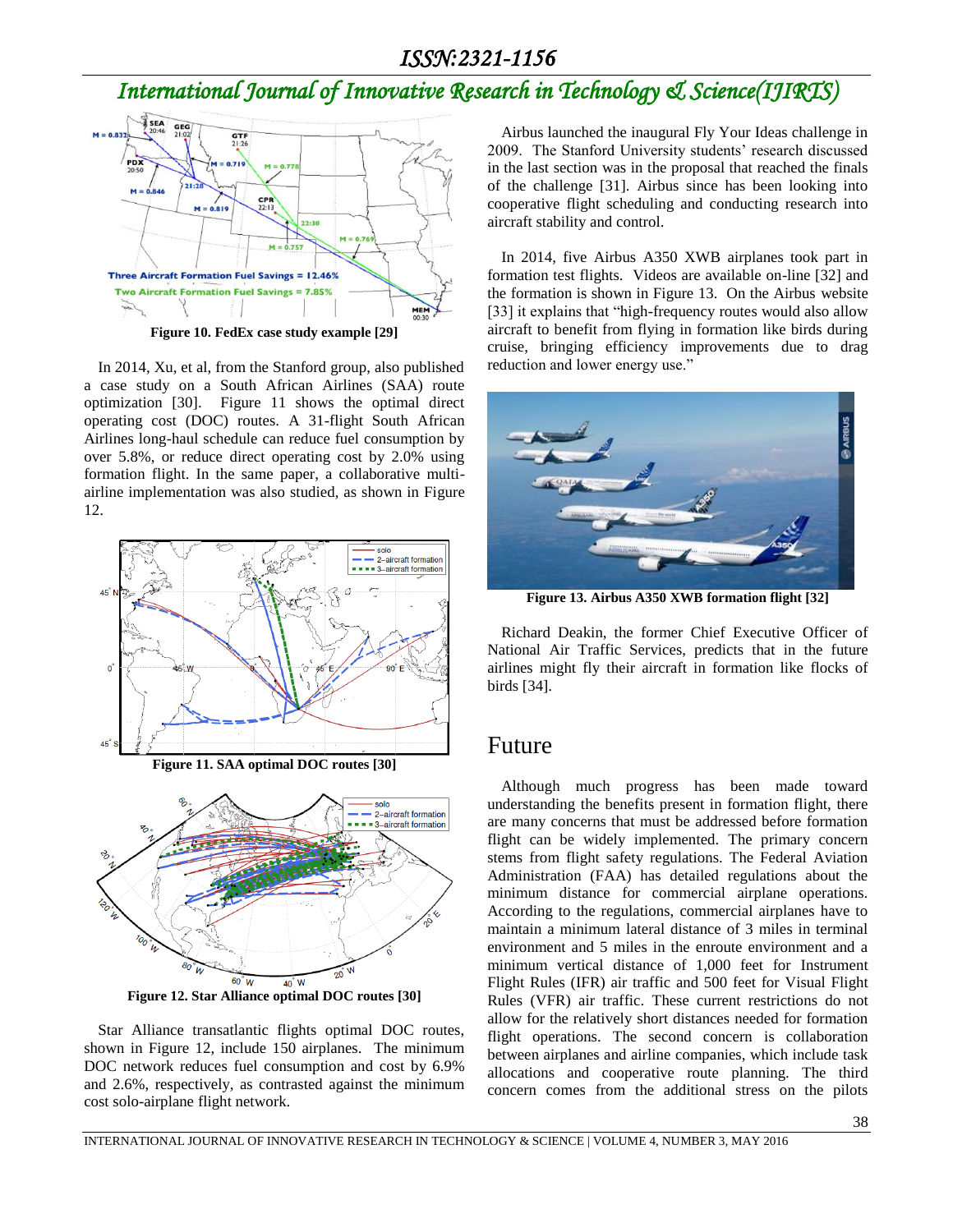themselves. Flight in formations requires the pilots to have more experience in flying under complex airflow conditions. In addition, the current flight facilities, such as flight instruments and airport facilities, do not fully support formation flight and group operations. More studies are still needed to address these concerns and other related problems, however, formation flight in both military and commercial airplane operations has a bright future.

### References

- [1] R. Freeman, "The Mighty Eighth War Manual," Osceola, WI: Motorbooks International, 1991, pp. 37.
- [2] G. White, "A Method to Greatly Increase the Range of Aircraft While in Formation Flight," Master Thesis, Georgia Institute of Technology, 1952.
- [3] H. Schlichting, "Saving of Power in Formation Flying," Navy Department, The David W. Taylor Model Basin Translation 239, April 1951.
- [4] P. Lissaman and C. Shollenberger, "Formation Flight of Birds," Science, Vol. 168, No. 3934 (May 22, 1970), pp. 1003-1005.
- [5] E. Mills, T. Speer, and J. Tate, "Formation Flight Technology," 7th Annual Meeting and Technical Display, Annual Meeting, 1970.
- [6] T. Speer, "Formation Flight Technology," Airdraft Engineering, July 1971, vol 43, pp. 4-8.
- [7] B. Maskew, "Formation Flying Benefits Based on Vortex Lattice Calculations," NASA-CR-151974, 1977.
- [8] J. Vassberg, et al, "Development of a Common Research Model for Applied CFD Validation Studies," 26th AIAA Applied Aerodynamics Conference, 18-21 August, 2008 Honolulu, Hawaii.
- [9] J. Slotnick, "Computational Aerodynamic Analysis for the Formation Flight for Aerodynamic Benefit Program," 52nd Aerospace Sciences Meeting, AIAA SciTech, AIAA 2014-1458.
- [10] J. Gibbs, "Experimental Determination of Lift and Lift Distributions for Wings In Formation Flight," Mater Thesis, Virginia Polytechnic Institute and State University, 2005.
- [11] Z. Bangash, et al, "Aerodynamics of Formation Flight," Journal of Aircraft, Vol. 43, No. 4, July-August 2006, pp. 907-912.
- [12] R. King and A. Gopalarathnam. "Ideal Aerodynamics" of Ground Effect and Formation Flight," Journal of Aircraft, Vol. 42, No. 5, 2005, pp. 1188-1199.
- [13] J. Kless, et al, "Inviscid Analysis of Extended Formation Flight," 7th International Conference on Computational Fluid Dynamics (ICCFD7), July 9-13, 2012, Big Island, Hawaii.
- [14] M. Aftosmis and J. Kless, "High-Performance Computing for Extended Formation Flight," NASA@11, 2011.
- [15] Y. Gu, et al, "Autonomous Formation Flight Design and Experiments," Aerial Vehicles, Thanh Mung Lam (Ed.), 2009, ISBN: 978-953-7619-41-1.
- [16] S. Ning, T. Flanzer, and I. Kroo, "Aerodynamic Performance of Extended Formation Flight," 48th AIAA Aerospace Sciences Meeting, 4 - 7 January 2010, Orlando, Florida.
- [17] S. Ning, T. Flanzer, and I. Kroo, "Aerodynamic Performance of Extended Formation Flight," Journal of Aircraft. May-June, 2011, Vol. 48 Issue 3, pp855- 856.
- [18] S. Ning, "Aircraft Drag Reduction through Extended Formation Flight," PhD Dissertation, Stanford University, 2011.
- [19] W. Blake and D. Multhropp, "Design, performance and modeling considerations for close formation flight," 23rd Atmospheric Flight Mechanics Conference, 10-12 August, 1998, Boston, MA.
- [20] C. Hanson, et al, "An Overview of Flight Test Results for a Formation Flight Autopilot," Report number NASA/TM-2002-210729, 2002.
- [21] E. Wagner, et al, "Flight Test Results of Close Formation Flight for Fuel Savings," AIAA Atmospheric Flight Mechanics Conference and Exhibit, 5-8 August, 2002 Monterey, California, 2002.
- [22] M. Vachon, et al, "F/A-18 Performance Benefits Measured During the Autonomous Formation Flight Project," Report number NASA/TM-2003-210734, 2003.
- [23] G. Warwick, "C-17s Go Surfing, to Save Fuel," Aviation Week Network, October 17, 2012.
- [24] K. Kenji, "Formation flight system keeps C-17s in line," Edwards AFB, September 22, 2010, News Release.
- [25] J. Pahle et al., "A Preliminary Flight Investigation of Formation Flight for Drag Reduction on the C-17 Aircraft," briefing, Washington, D.C.: National Aeronautics and Space Administration, NASA 20120007201, March 7, 2012.
- [26] J. Pahle et al., "An Initial Flight Investigation of Formation Flight for Drag Reduction on the C-17 Aircraft," AIAA Atmospheric Flight Mechanics Conference, 13-16 August, 2012, Minneapolis, NM.
- [27] J. Pappalardo, "Vortex Surfing: Formation Flying Could Save the Air Force Millions on Fuel," Popular Mechanics, Jul 17, 2013.
- [28] W. Blake, S. Bieniawski, and T. Flanzer, "Surfing Aircraft Vortices for Energy," The Journal of Defense Modeling and Simulation: Applications, Methodology, Technology, January 2015, 12, pp.31- 39.
- [29] G. Bower, T. Flanzer, and I. Kroo, "Formation Geometries and Route Optimization for Commercial Formation Flight," 27th AIAA Applied